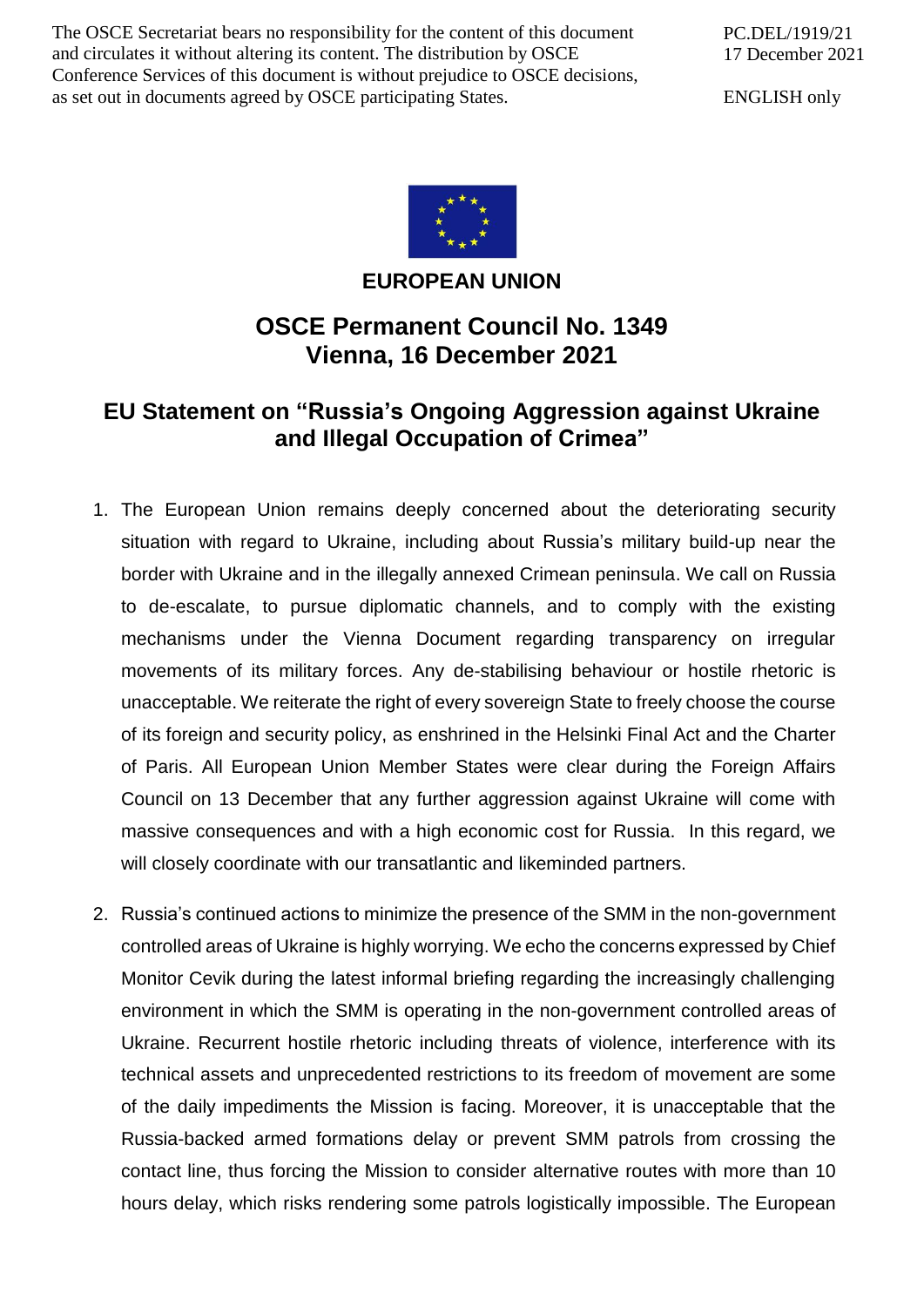Union reiterates its condemnation of these systematic obstructions to the SMM's work. We fully support the SMM in implementing its important mandate and urge the Russian Federation to take up its responsibility and to ensure that all restrictions to the SMM's work are lifted immediately.

- 3. Madam Chair, looking back at this year, the recent deterioration of the security situation follows a trend of increasing tensions. At the beginning of the year, the additional ceasefire measures agreed in July 2020 were in general adhered to, however the measures introduced in March 2020 to limit civilian crossings of the contact line were still in place. In April, the security situation became volatile as we saw the unusual military build-up of the Russian forces at the Ukrainian borders and in illegally annexed Crimea. There was also an increase in obstructions to the SMM's freedom of movement, including severe jamming of long-range UAVs. Then, transparency along the Russia-Ukraine border suffered another setback in September when Russia blocked the extension of the OSCE Border Observer Mission in Gukovo and Donetsk. It was also in September that residents of the Donetsk and Luhansk regions of Ukraine, temporarily outside government control, were involved in the Russian Duma Elections after having selectively received Russian passports. In October and November, the SMM freedom of movement was restricted even further in the non-government controlled areas and monitors were blocked in their lodgings. We also noted that the numbers of ceasefire violations were in some weeks even higher than before July 2020 and that the security guarantee mechanism, which provided for local ceasefires allowing for maintenance and repair of critical civilian infrastructure, was no longer operational.
- 4. These actions on the ground have been accompanied by a long stalemate in the Trilateral Contact Group due to Russia's unwillingness, as a party to the conflict, to assume its responsibility in implementing the Minsk agreements and to engage in the TCG discussions in good faith. Equally worrying is that no Normandy Summit has been possible since the meeting in Paris two years ago. We are still expecting Russia to show a similar readiness as Ukraine in implementing the Common Agreed Conclusions from this meeting. Political considerations should not stand in the way of humanitarian needs.
- 5. The EU remains firm in its call on all sides to swiftly and fully implement the Minsk agreements and honour their commitments in full in order to achieve a sustainable

[euoffice@osce.org](mailto:euoffice@osce.org) • [eeas.europa.eu/delegations/vienna](http://eeas.europa.eu/delegations/vienna) • PAGE 2/3